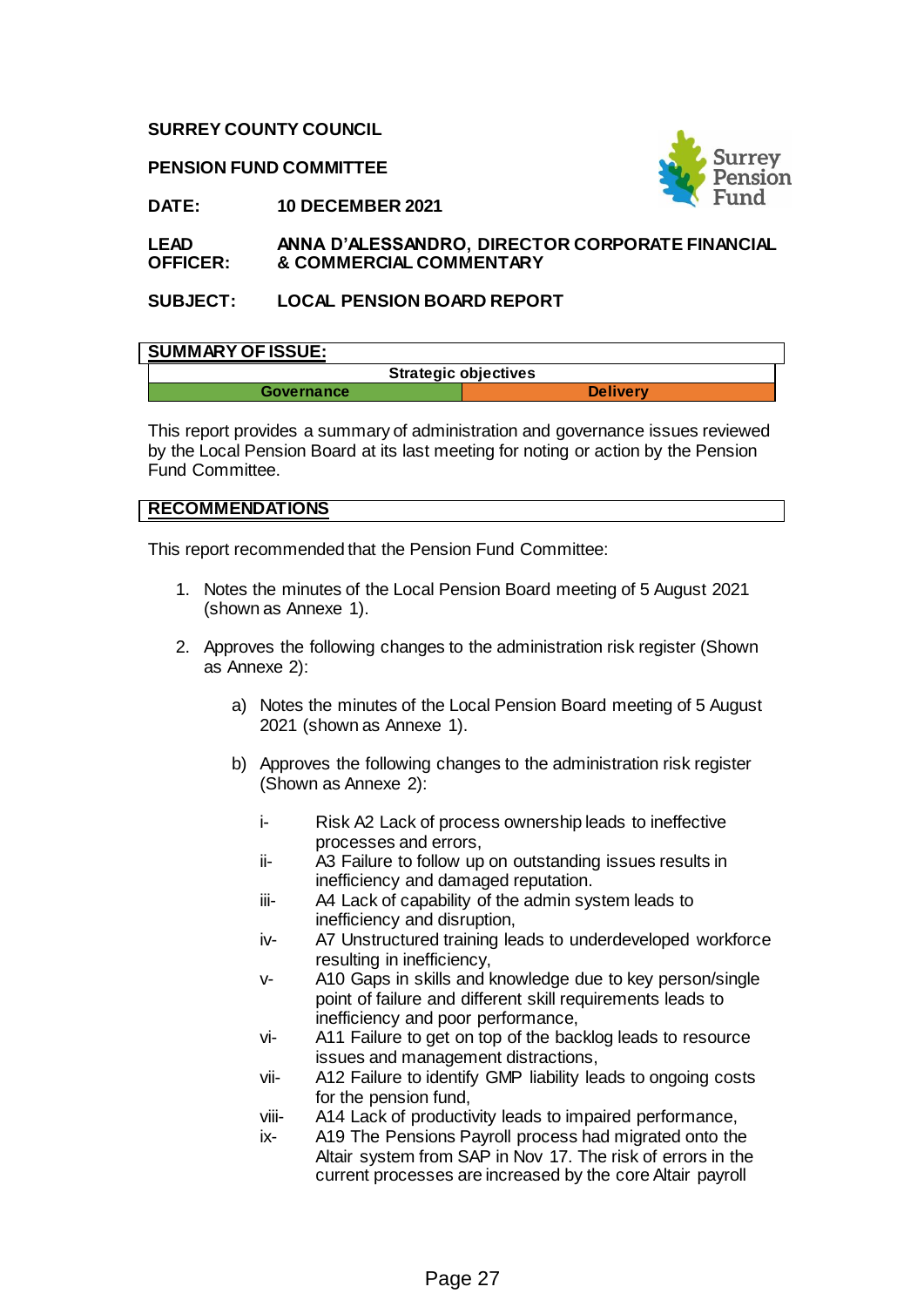|      | system not being integrated with the BACS generator<br>application meaning items have to be recorded twice. |
|------|-------------------------------------------------------------------------------------------------------------|
| Х-   | A20 Head of Pension Administration leaving the Council                                                      |
|      | may dilute the organisation's collective knowledge and                                                      |
|      | impact on decision making,                                                                                  |
| xi-  | A23 Management control of backlog leads to inaccurate Key                                                   |
|      | Performance Indicators (KPI's) leading to a loss of                                                         |
|      | confidence in levels of assurance from the Pensions                                                         |
|      | Administration team and new risk and                                                                        |
| xii- | A24, Management control of backlog leads to inaccurate                                                      |
|      | Key Performance Indicators (KPI's) leading to a loss of                                                     |
|      | confidence in levels of assurance from the Pensions                                                         |
|      | Administration team.                                                                                        |
|      |                                                                                                             |

# **REASONS FOR RECOMMENDATIONS:**

The Public Sector Pensions Act 2013 requires Local Pension Boards to assist the Scheme Manager in securing compliance with the LGPS Regulations and requirements imposed by the Pensions Regulator. This report provides the Pension Fund Committee with insight into the activities of the Local Board and furthers the successful collaboration of the Committee and Board in managing risk and compliance and promoting effective governance.

This meets the Fund's strategic governance and delivery objectives.

#### **DETAILS:**

#### **Forward plan and action tracker**

- 1. The Board was asked to review the forward plan and action tracker and the Chair noted that it was an incorrect version.
- 2. The Board discussed training requirements. Actions
	- a) Corrected action tracker version to be provided.
	- b) Public Sector Toolkit link to be resent and the completion monitored more closely.
	- c) The material on SharePoint and its archive are to be shared.

#### **Turnaround Programme Update**

- 3. After a review of the Orbis partnership between ESCC and SCC, it was decided that management of pension administration should revert to the sovereign control of both councils.
- 4. SCC retained legacy responsibility for managing the administration of Surrey fire fighters pension scheme and the 4 London Boroughs' LGPS funds (Kensington & Chelsea; Westminster; Hammersmith & Fulham and Hillingdon).
- 5. After initially failing to agree on a revised pricing model, these bodies are all now in the process of exiting Surrey's management from April 2021 to February 2022.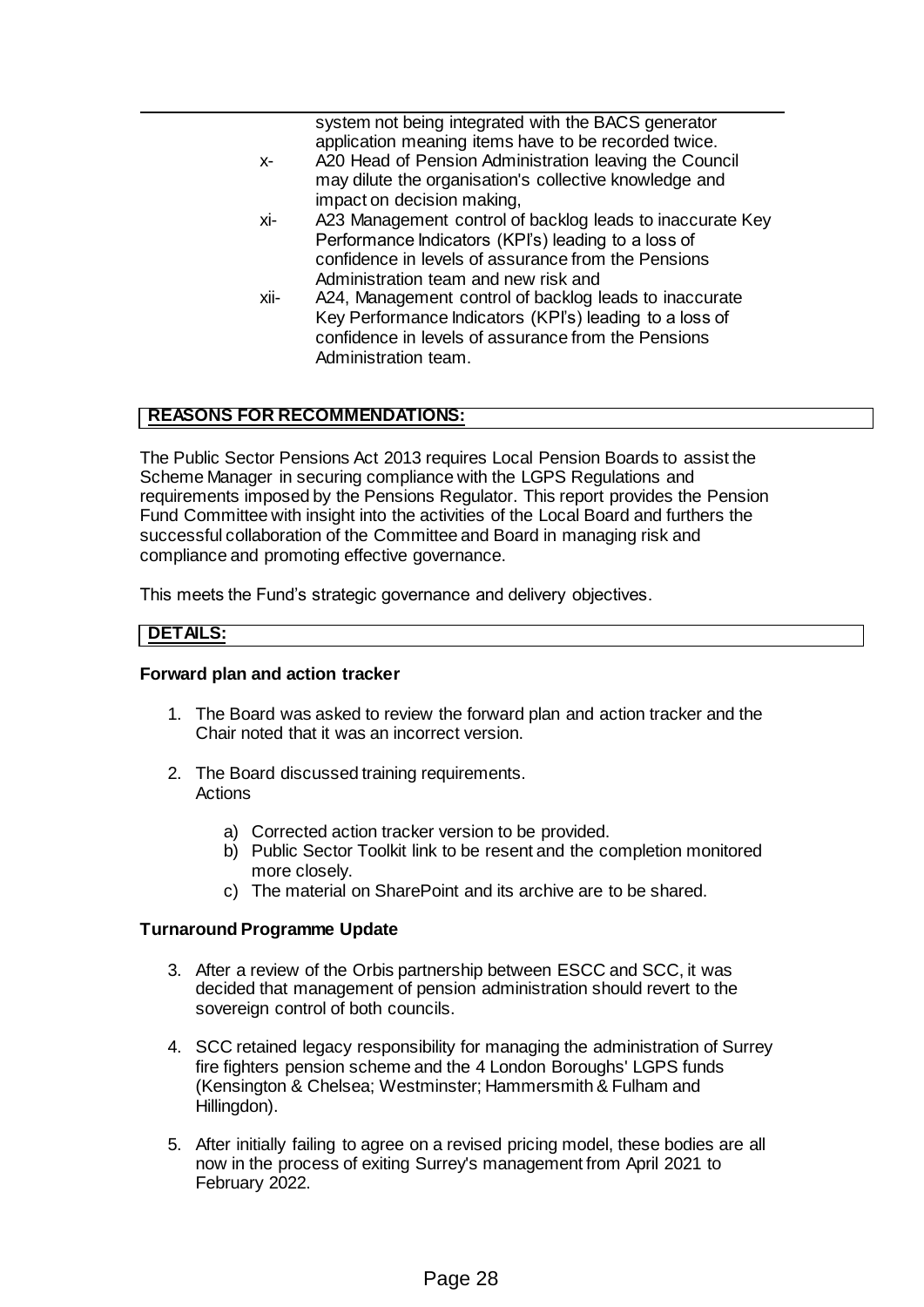6. The Pension Turnaround Programme was established with Phase 1 overseeing the dissolution of the Orbis pension partnership, along with reversion to sovereign authorities and the exit of the London Boroughs and Phase 2 focusing on redesigning the organisation. A three-year roadmap has been developed, which was presented to the Board.

## Phase 1 programme update

- 7. Completed activity since the last update:
	- a) Migration of SFRS.
	- b) Migration of London Borough of Hillingdon.
- 8. Planned activity:
	- a) Ongoing activity with the exits of Westminster City Council and the London Borough of Hammersmith and Fulham.

## Phase 2 programme update

- 9. Executive Summary:
	- a) Consultation period closed
	- b) Response to consultation including final structure issued to all staff and Tus
	- c) Bespoke workshops to support staff with expressions of interest and interview planning underway
	- d) Recruitment for Heads of Service planned and interview dates known
	- e) Recruitment approach for all other roles agreed
	- f) Marketing campaign starting with AON webinar and "teaser" video planned
- 10. Organisational redesign update:
	- a) Completed activity this period: n/a
	- b) Planned activity for next period:
		- i- Meeting with Heywoods to explore what capability is available that we may not be leveraging;
		- ii- Prepare Business Case to set out options for Pensions Helpdesk.
	- c) Risks/dependencies:
		- iii- Maintain ongoing dialogue with Business Operations re Pensions Helpdesk (i.e. to determine whether current design can meet future aims and ambitions at a cost that delivers the best value) so that decision can be made at an appropriate point
- 11. People and recruitment update:
	- a) Completed activity this period:
		- i- Equality Impact Assessment completed;
		- ii- Voluntary severance applications confirmed;
		- iii- Response to consultation document including confirmed structure issued to staff and Trade Unions (confirmed structure is included as Annexe 1);
		- iv- Marketing campaign in progress.
	- b) Planned activity for next period:
		- i- Finalise marketing campaign;
		- ii- "Teaser" marketing video launched;
		- iii- AON webinar;
		- iv- Head of Service advertisements and shortlisting completed;
		- v- Head of Accounting & Governance interviews (ringfenced post).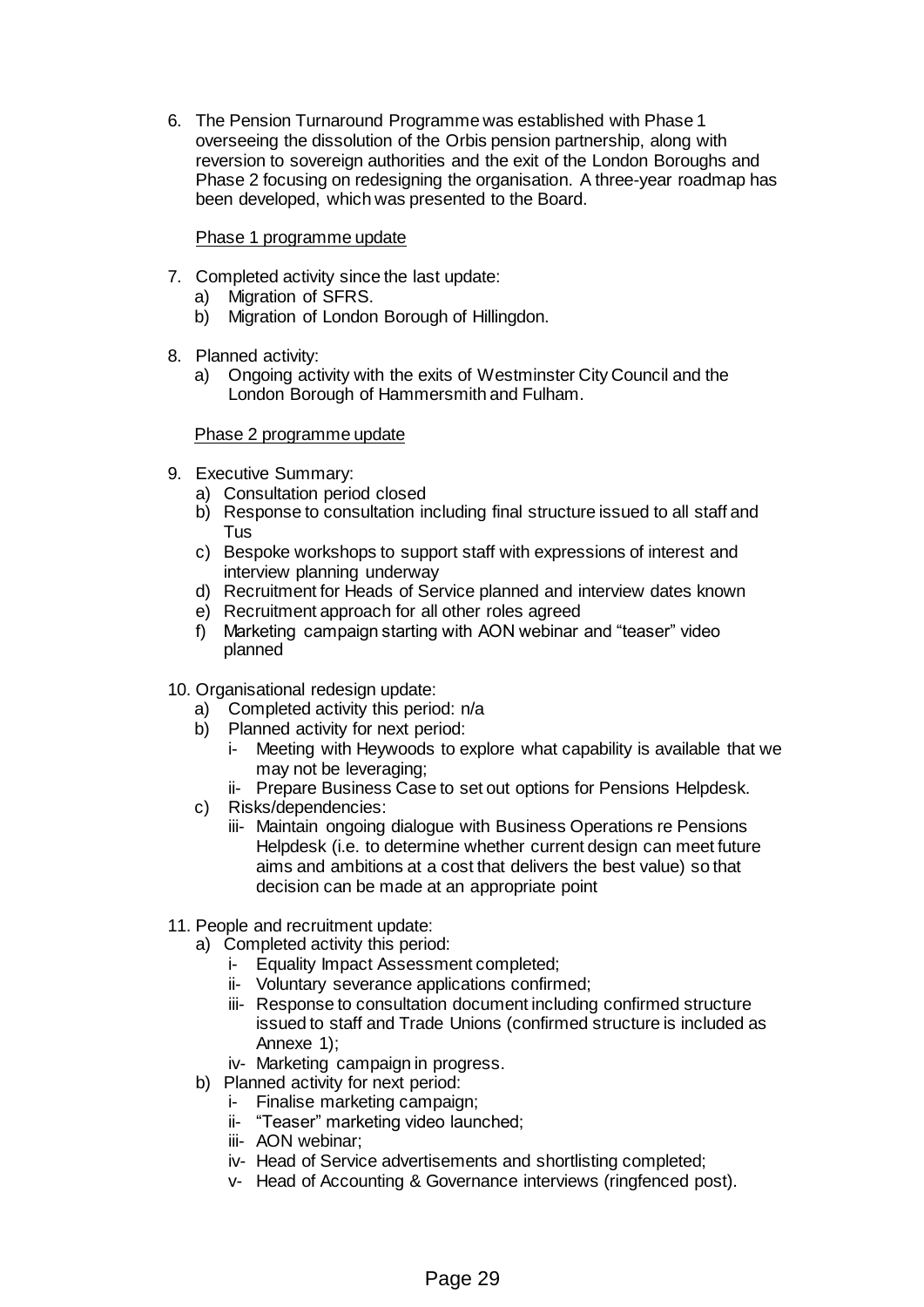- c) Risks/dependencies:
	- i- Date by which leadership structure can be in place is dependent on notice periods of successful candidates – likely to be longer notice periods if external appointments made.
- 12. Process and technology update:
	- a) Completed activity this period: n/a
	- b) Planned activity for next period:
		- i- Complete review of process maps and make recommendations for next steps;
		- ii- Early engagement with IT&D to ensure resource is in place when needed;
		- iii- Engagement with Heywoods to ensure leveraging capability with current system and exploring future capabilities.
	- c) Risks/dependencies:
		- i- Progress and completion of process mapping could be delayed due to impact of consultation on staff leading this work.
- 13. Culture and training update:
	- a) Completed activity this period:
		- i- Work continuing with Human Resources for most appropriate approach to culture change strategy.
	- b) Planned activity for next period:
		- i- Identify resource to build new process training manuals and approach.
	- c) Risks/dependencies:
		- i- Resistance to change could undermine success of new culture.
- 14. Communication and engagement update:
	- a) Completed activity this period:
		- i- Bespoke workshops to support staff with preparing expressions of interest and interviews have been well attended with positive feedback received;
		- ii- Dedicated pensions inbox remains open for staff queries.
	- b) Planned activity for next period:
		- i- Further interview skills workshops;
		- ii- Whole of Pensions meeting to take forward BAU priorities post consultation.
	- c) Risks/dependencies: n/a

### **Administration Performance Report and Update**

#### Legacy Removal

15. Surrey Pension Service procured JLT (now Mercer) to support the removal of a significant backlog in undecided leaver cases (also known as status 2s). It was agreed in 2019 that this backlog should be reduced in time for the valuation in 2022 in order to improve the accuracy of the triennial valuation.

#### **McCloud**

16. The government decided that the general principles apply to all public sector pension schemes and has consulted on amending the LGPS Regulations.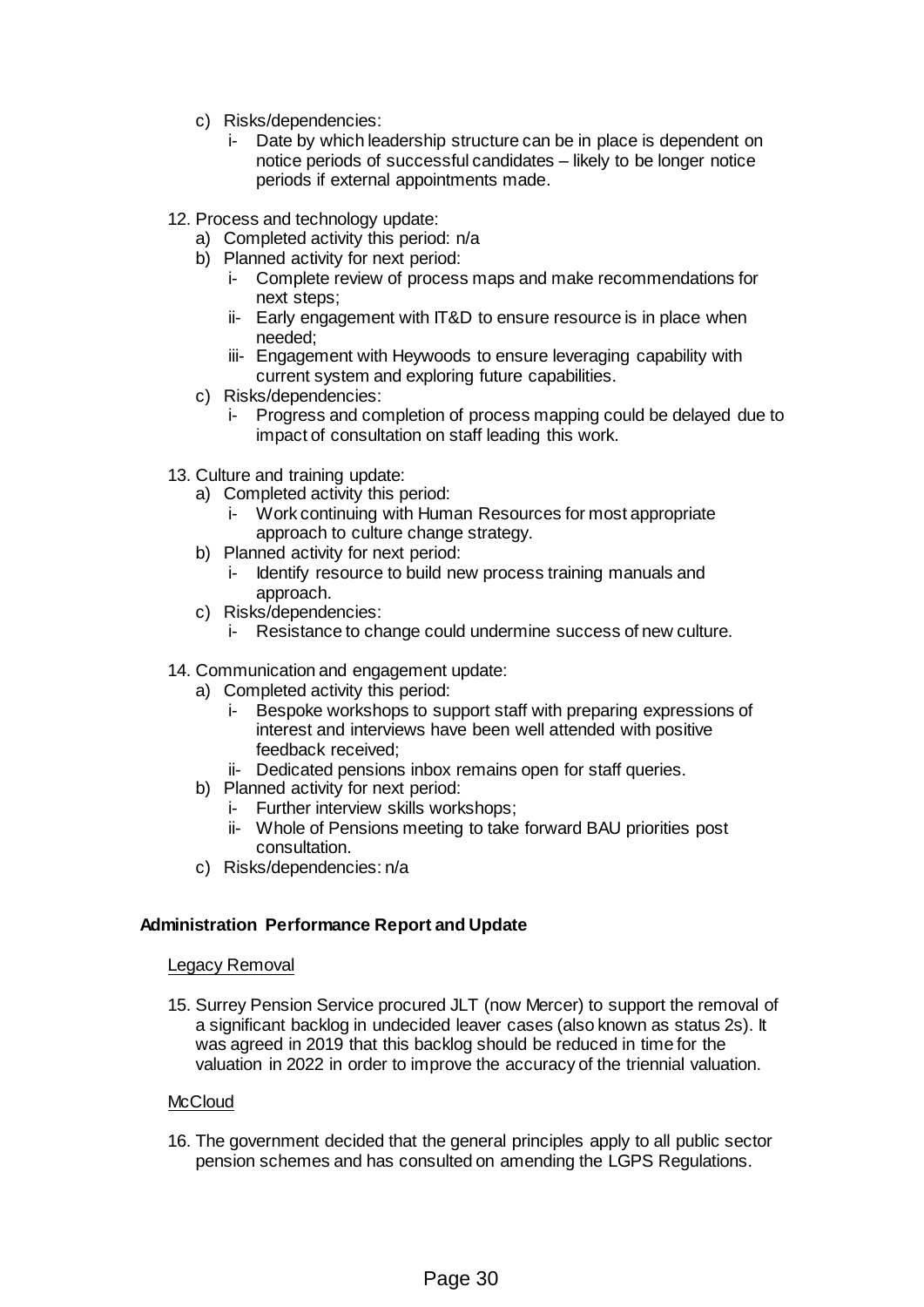- 17. Employers will be required to provide additional payroll data including some pre-2014 data, which may pose challenges, in order apply the remedy.
- 18. The potential financial impact at the last valuation has been estimated by Hymans to be 0.5% of the total fund worth.

#### Guaranteed Minimum Pension (GMP) Reconciliation Project

- 19. Surrey Pension Service procured the service of JLT (now Mercer) to undertake the rectification of members' GMPs in line with the HMRC guidance, with a view to full rectification in the next  $9 - 12$  months.
- 20. This work should ensure that our member's GMPs are correct, resulting in fewer over/ underpayments.

#### Performance

- 21. Surrey Pensions Administration Team received 4,899 new KPI case in the quarter, 649 fewer than the number received between April and June 2021. However, 5,627 cases were completed during in quarter 2 compared to 5,298 cases completed in quarter 1.
- 22. The number of cases open at the end of September 2021 has fallen by 722 to 9,534 when compared to the previous quarter.
- 23. There were 6,913 cases more than six months old quarter 2 including 4,912 cases over 2 years old. It is expected that, as the London Borough Funds exit, there will be increased capacity within the team to tackle the overdue cases.
- 24. There have been improvements in Survivors' Pension Payments, Death Benefits payable and Balance of Payments all of which are KPIs set by the Pensions Regulator (tPR). These improvements are attributable to the introduction of a new method in allocating work to each Hub Team, coupled with the creation of a 5th Hub (team), by drawing members from the other 4 Hubs.

#### Administration Team Update

- 25. Following discussions regarding staff productivity at the last Local Pension Board meeting, an action was taken to provide further information on Performance.
- 26. A separate team was set up to focus on project work including the London Borough exits and other projects. The existing teams are focusing on Surrey pension fund work as it becomes due for action.
- 27. The implementation of a new work allocation process has begun to improve the monthly KPIs.
- 28. There was a slight dip in the number of tasks completed in August due to staff absences (annual leave), which was higher than July.

#### **Complaints**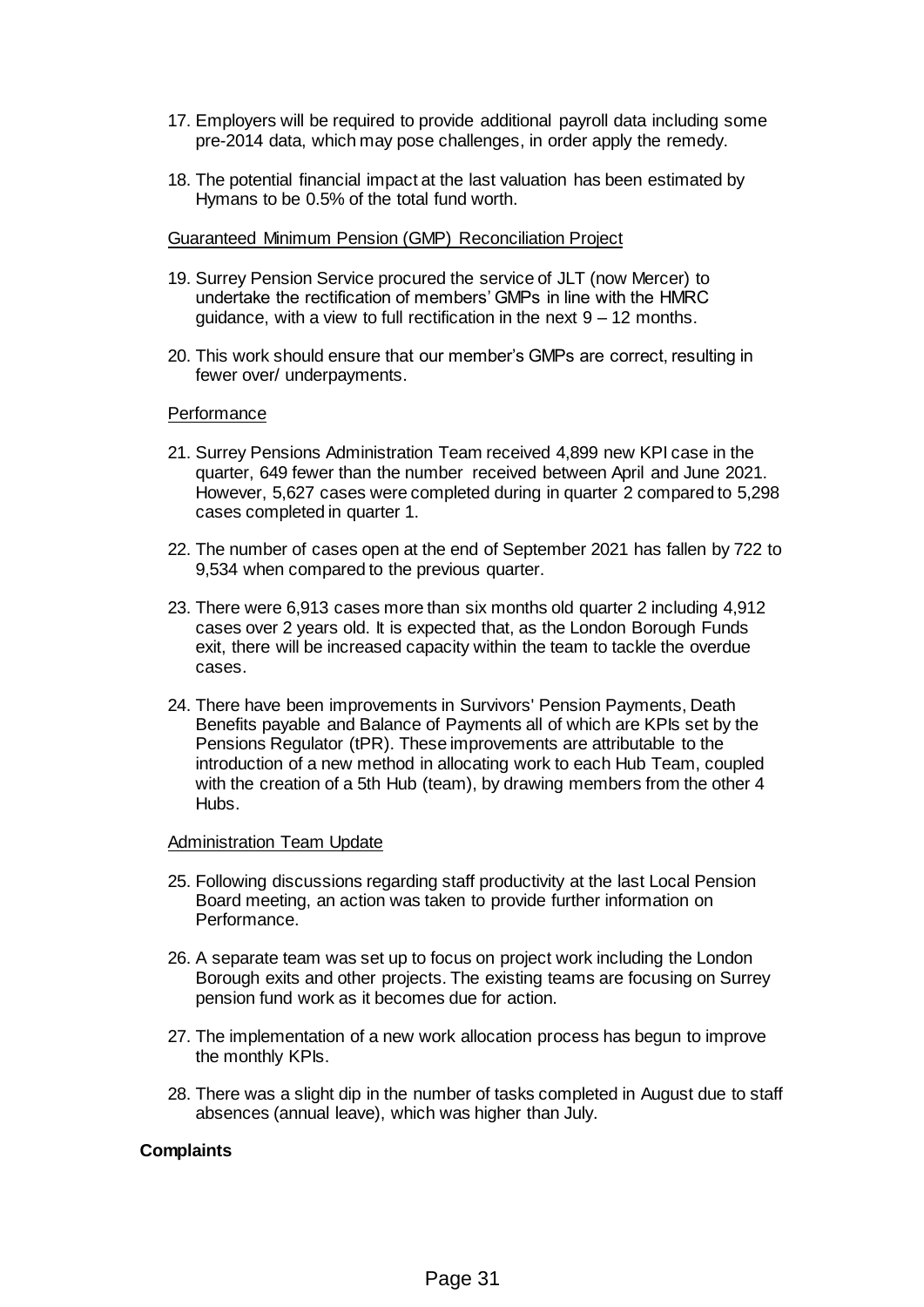- 29. During the period 1 July to 30 September 2021 a total of 10 complaints were received, a reduction from the 22 received in the previous quarter. 5 of these were responded to within the corporate service legal agreement and 5 were resolved outside that timescale.
- 30. The Board expressed an interest in receiving more insight into complaints.

Actions:

a) Officers will provide feedback on current complaints process

#### **Internal Dispute Resolution Procedure (IDRP) Appeals**

31. Two stage 1 appeals were determined, which were both declined, and one stage 2 was determined and partially upheld. Three Pensions Ombudsman cases were received in the quarter.

#### **Breach of Law**

32. There were no breaches to report.

#### **Engagement and Education**

- 33. The team has built a new Employer Website supported by Surrey County Council's Digital Team. This has now gone live and was launched to scheme employers in the employer newsletter issued on 30 September. The website was trialled with the District and Borough Councils first for early sight and feedback from this tranche of employers.
- 34. A new Surrey Pension Fund member website is also being developed in conjunction with Hymans who provide the website.
- 35. Quarterly meetings are now in place with HR and Finance representatives from the District & Borough Councils, and Surrey Police.
- 36. The Board noted its surprise that Helpdesk case handling was not provided within the integrated pension service.

Actions:

b) Officers will provide update on Helpdesk provision in future Turnaround Programme updates.

## **Valuation 2022**

- 37. The Fund's actuary, Hymans Robertson, carries out a valuation of the Fund's assets and liabilities (currently) every three years. They set the primary and secondary contribution rates for all employers in the Fund and the accompanying investment strategy is derived from this valuation.
- 38. The next triennial valuation is due on 31 March 2022 (effective 1 April 2023) and the project timeline for the next valuation runs from July 2021 to April 2023.
- 39. Members of the Committee will be provided with training on the valuation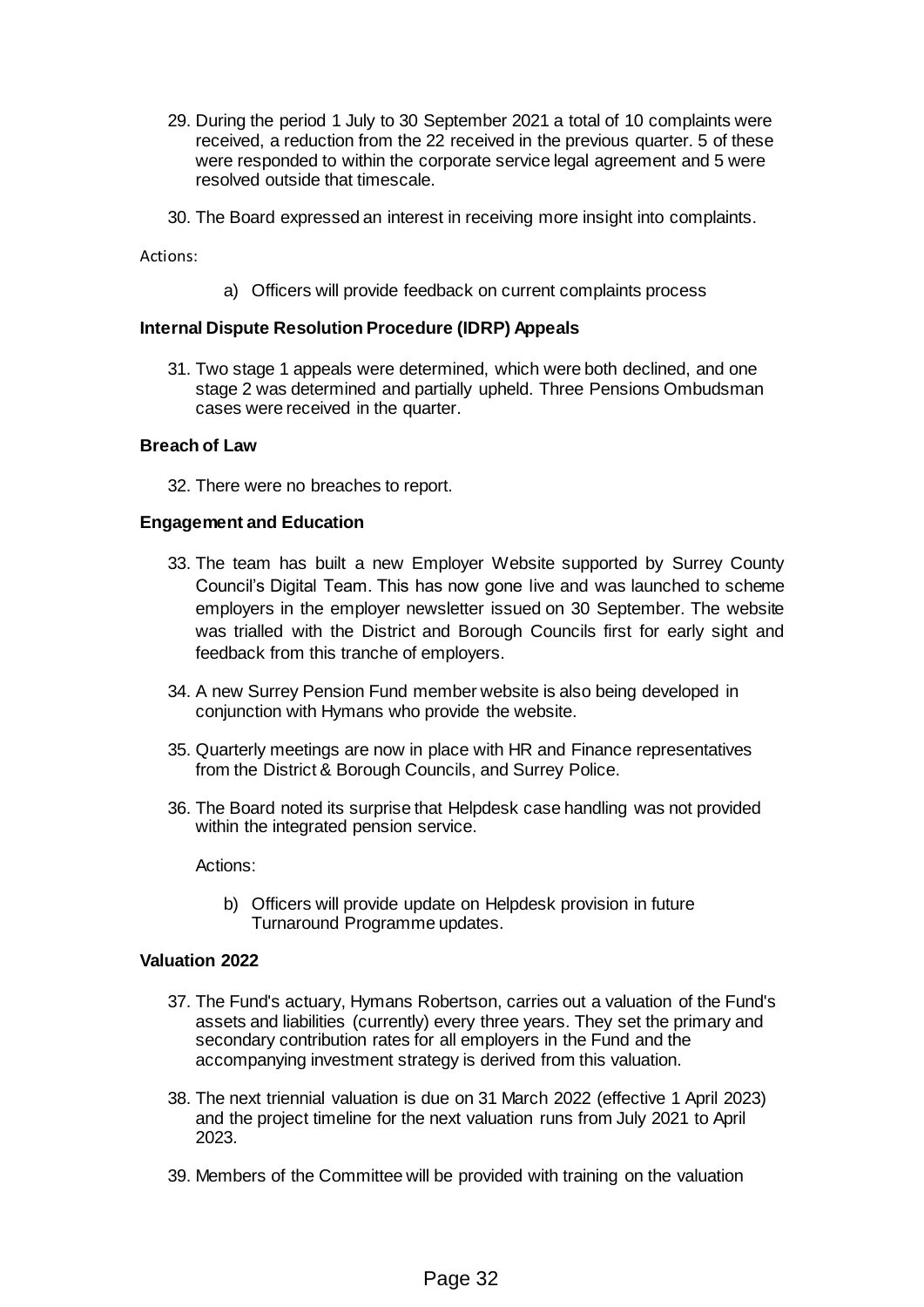process by the Fund actuary.

40. Officers will work with Hymans to refine this plan and report regularly on progress towards the valuation to the Board.

## **Compliance with the Pension Regulator's Code (tPR) of Practice 14**

- 41. Compliance with the Pension Regulator's Code of Practice 14 gives assurance that the Fund has effective processes and practices in place for the administration of the Pension Fund.
- 42. Although tPR consulted on introducing a Single Code of Practice in 2021, it has been paused following mixed feedback and it is not expected to be implemented until late summer 2022.
- 43. The Compliance checklist shows Surrey Pension Fund's progress on 'Partially' complete sections of TPR Code of Practice no 14 and whether further actions are required. The Fund is compliant in most areas; however, there are some where the Fund is making progress towards being able to demonstrate full compliance and they will be prioritised.

#### **Draft Annual Report and Statement of Accounts**

- 44. The external auditor is required to report on the Pension Fund Financial Statements. During the external audit, Grant Thornton identified some inconsequential issues, which led to minor amendments being made to the 2020/21 draft financial statements and related notes to the accounts.
- 45. The draft Pension Fund Accounts were presented to the Pension Fund Committee in July 2021. They approved the draft accounts subject to them being fully audited.
- 46. The Final Pension Fund Accounts along with the Council Accounts will be presented to the Audit and Governance Committee.

#### **Risk Registers 2021-22 Quarter**

47. The Senior Finance Manager (Pensions) explained that Surrey is considering replacing the Treasury's Orange Book model of risk management and relacing with a different method.

Action:

a) The Chair to further explore the risk methodology.

## **CONSULTATION:**

48. The Chairman of the Pension Fund Committee has been consulted on this report.

## **RISK MANAGEMENT AND IMPLICATIONS:**

49. Risk related issues have been discussed and are included within the report.